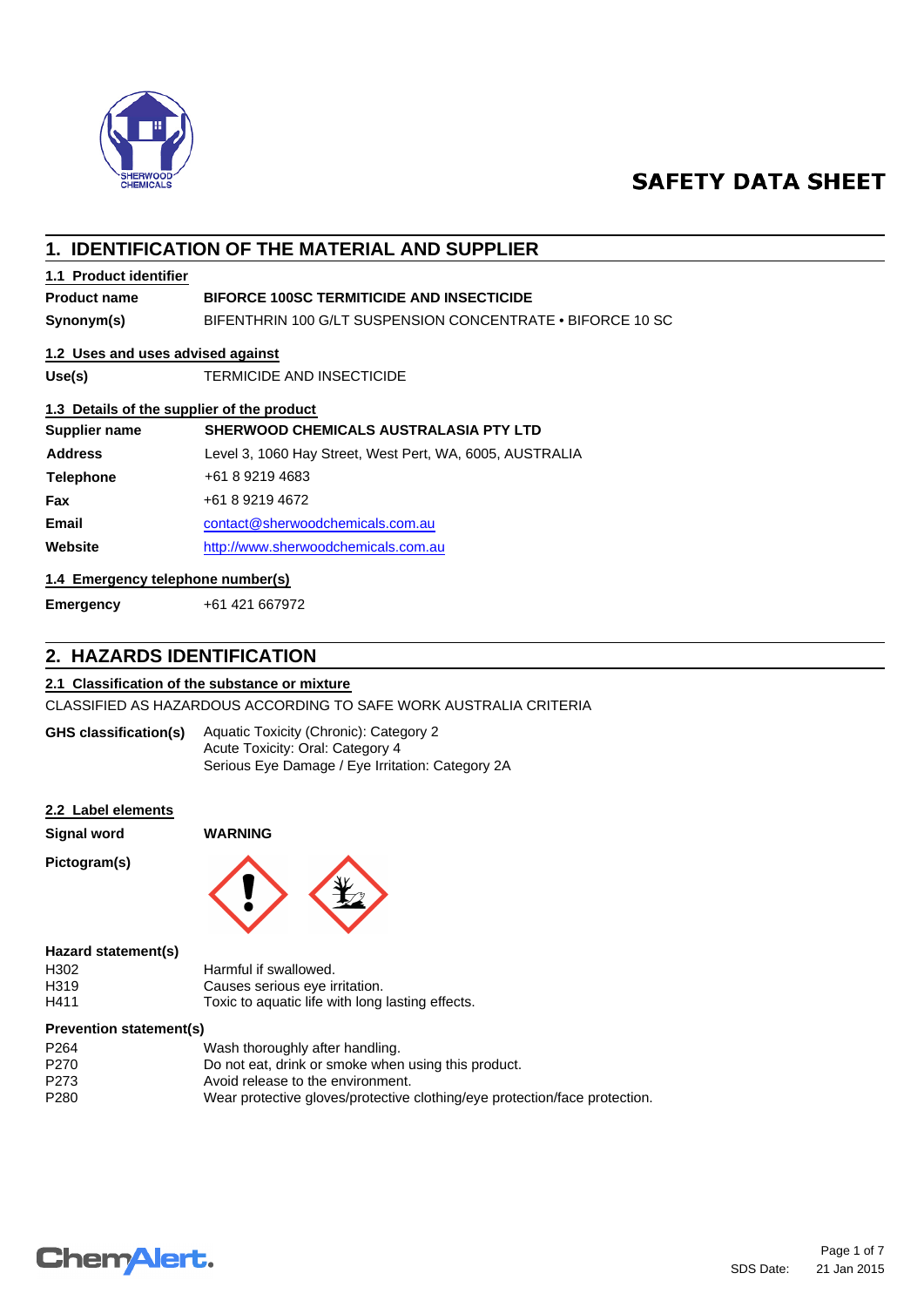#### **Response statement(s)**

| P301 + P312        | IF SWALLOWED: Call a POISON CENTER or doctor/physician if you feel unwell.                                 |  |  |
|--------------------|------------------------------------------------------------------------------------------------------------|--|--|
| P305 + P351 + P338 | IF IN EYES: Rinse cautiously with water for several minutes. Remove contact lenses, if present and easy to |  |  |
|                    | do. Continue rinsing.                                                                                      |  |  |
| P330               | Rinse mouth.                                                                                               |  |  |
| P337 + P313        | If eye irritation persists: Get medical advice/attention.                                                  |  |  |
| P391               | Collect spillage.                                                                                          |  |  |

#### **Storage statement(s)**

None allocated.

#### **Disposal statement(s)**

P501 Dispose of contents/container in accordance with relevant regulations.

#### **2.3 Other hazards**

No information provided.

# **3. COMPOSITION/ INFORMATION ON INGREDIENTS**

#### **3.1 Substances / Mixtures**

| Ingredient                | <b>CAS Number</b> | <b>EC Number</b> | <b>Content</b> |
|---------------------------|-------------------|------------------|----------------|
| <b>BIFENTHRIN</b>         | 82657-04-3        | 617-373-6        | 10%            |
| WATER                     | 7732-18-5         | 231-791-2        | ՝ >60%         |
| NON HAZARDOUS INGREDIENTS | Not Available     | ` Not Available  | <20%           |

# **4. FIRST AID MEASURES**

#### **4.1 Description of first aid measures**

| If in eyes, hold eyelids apart and flush continuously with running water. Continue flushing until advised to<br>stop by a Poisons Information Centre, a doctor, or for at least 15 minutes. |  |  |
|---------------------------------------------------------------------------------------------------------------------------------------------------------------------------------------------|--|--|
| If inhaled, remove from contaminated area. Apply artificial respiration if not breathing.                                                                                                   |  |  |
| If skin or hair contact occurs, remove contaminated clothing and flush skin and hair with running water.                                                                                    |  |  |
| For advice, contact a Poison Information Centre on 13 11 26 (Australia Wide) or a doctor (at once).                                                                                         |  |  |
| No information provided.                                                                                                                                                                    |  |  |
|                                                                                                                                                                                             |  |  |

#### **4.2 Most important symptoms and effects, both acute and delayed**

See Section 11 for more detailed information on health effects and symptoms.

#### **4.3 Immediate medical attention and special treatment needed**

Treat symptomatically.

# **5. FIRE FIGHTING MEASURES**

#### **5.1 Extinguishing media**

Dry agent, carbon dioxide or foam. Prevent contamination of drains and waterways.

#### **5.2 Special hazards arising from the substance or mixture**

Combustible. May evolve toxic gases (carbon oxides, fluorides, chlorides, hydrocarbons) when heated to decomposition.

#### **5.3 Advice for firefighters**

Evacuate area and contact emergency services. Toxic gases may be evolved in a fire situation. Remain upwind and notify those downwind of hazard. Wear full protective equipment including Self Contained Breathing Apparatus (SCBA) when combating fire. Use waterfog to cool intact containers and nearby storage areas.

## **5.4 Hazchem code**

None allocated.

# **6. ACCIDENTAL RELEASE MEASURES**

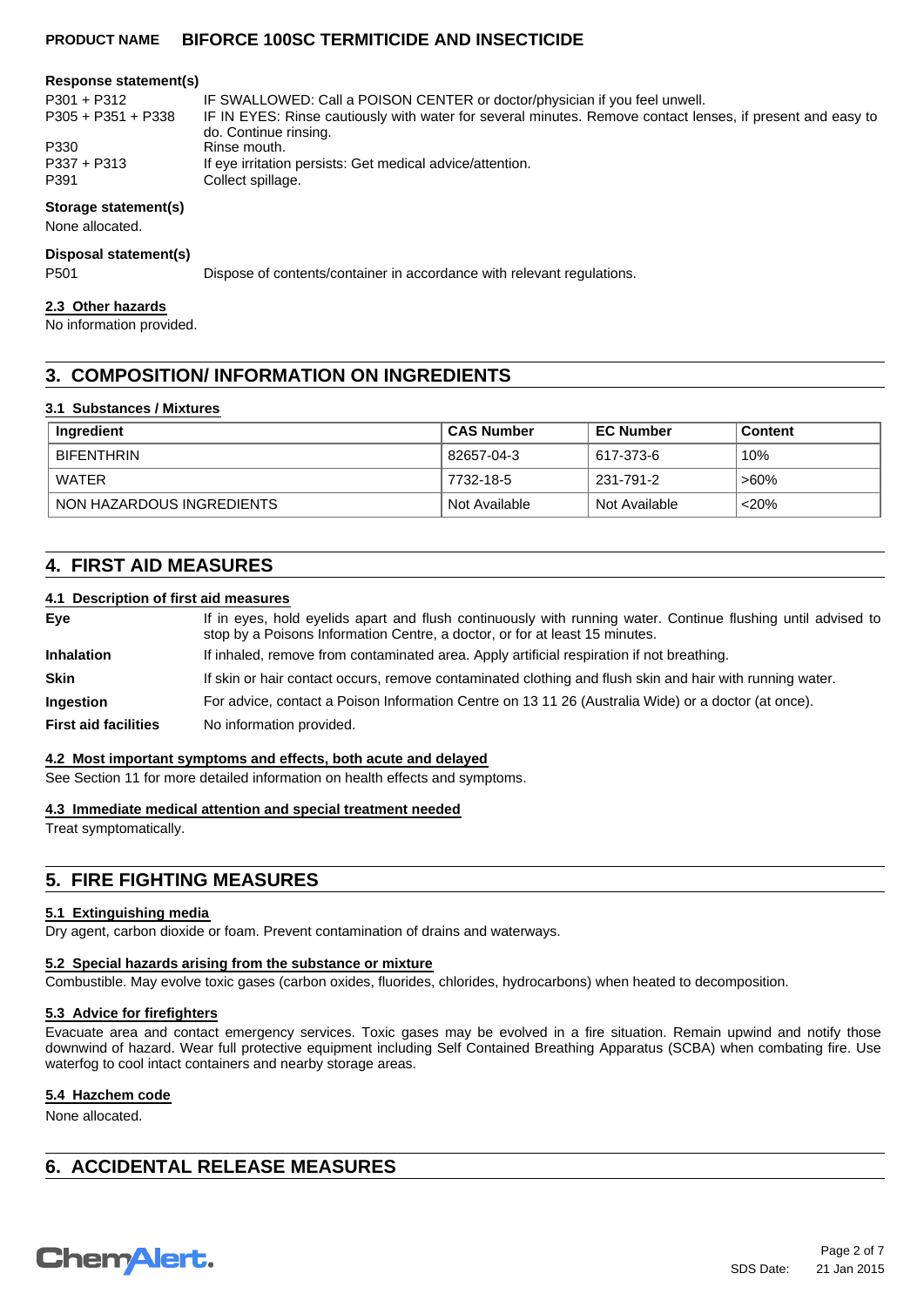#### **6.1 Personal precautions, protective equipment and emergency procedures**

Wear Personal Protective Equipment (PPE) as detailed in section 8 of the SDS. Clear area of all unprotected personnel. Ventilate area where possible. Contact emergency services where appropriate.

#### **6.2 Environmental precautions**

Prevent product from entering drains and waterways.

#### **6.3 Methods of cleaning up**

Contain spillage, then cover / absorb spill with sodium carbonate or similar, collect and place in suitable containers for treatment and/or disposal. Only trained personnel should undertake clean up.

#### **6.4 Reference to other sections**

See Sections 8 and 13 for exposure controls and disposal.

# **7. HANDLING AND STORAGE**

#### **7.1 Precautions for safe handling**

Before use carefully read the product label. Use of safe work practices are recommended to avoid eye or skin contact and inhalation. Observe good personal hygiene, including washing hands before eating. Prohibit eating, drinking and smoking in contaminated areas.

#### **7.2 Conditions for safe storage, including any incompatibilities**

Do not store near sources of ignition or incompatible materials. Containers should be stored below 45°C in a secure area and upright to prevented from falling. Containers should also be stored in a dry, well ventilated area constructed of non-combustible material with firm level floor (preferably concrete), away from areas of heavy traffic and emergency exits. Store as a Class C1 Combustible Liquid (AS1940).

#### **7.3 Specific end use(s)**

No information provided.

# **8. EXPOSURE CONTROLS / PERSONAL PROTECTION**

#### **8.1 Control parameters**

#### **Exposure standards**

No exposure standards have been entered for this product.

#### **Biological limits**

No biological limit values have been entered for this product.

#### **8.2 Exposure controls**

**Engineering controls** Avoid inhalation. If using indoors, ensure there is adequate natural ventilation. Increase air flow by opening windows/doors or using mechanical extraction units.

#### **PPE**

| Eye / Face   | Wear splash-proof goggles.                                                                                                                                                |  |  |
|--------------|---------------------------------------------------------------------------------------------------------------------------------------------------------------------------|--|--|
| <b>Hands</b> | Wear viton (R) or nitrile gloves. If spraying, wear full-length viton (R) or full-length nitrile gloves.                                                                  |  |  |
| <b>Body</b>  | Wear coveralls and rubber boots. If spraying, wear a washable hat.                                                                                                        |  |  |
| Respiratory  | Wear a Type A (Organic vapour) respirator. If spraying, wear a Full-face Type A-Class P1 (Organic<br>gases/vapours and Particulate) respirator or an Air-line respirator. |  |  |



# **9. PHYSICAL AND CHEMICAL PROPERTIES**

## **9.1 Information on basic physical and chemical properties**

| Appearance          |  |
|---------------------|--|
| Odour               |  |
| <b>Flammability</b> |  |
| <b>Flash point</b>  |  |

**BEIGE TO WHITE LIQUID Odour** SLIGHT ODOUR **CLASS C1 COMBUSTIBLE Flash point** > 100°C

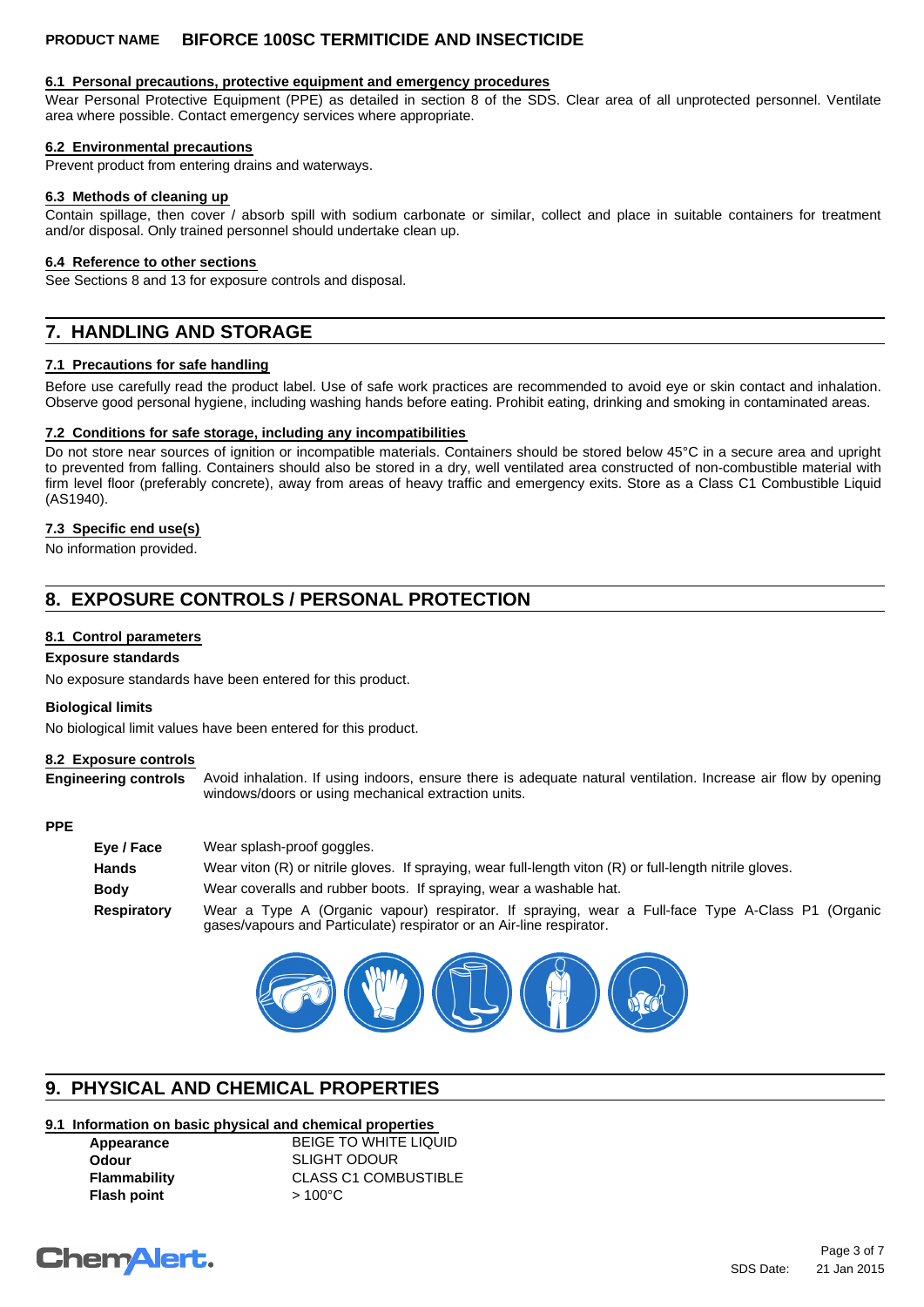#### **9.1 Information on basic physical and chemical properties**

| <b>Boiling point</b>             | 100°C (Approximately) |
|----------------------------------|-----------------------|
|                                  |                       |
| <b>Melting point</b>             | $< 0^{\circ}$ C       |
| <b>Evaporation rate</b>          | AS FOR WATER          |
| рH                               | <b>NOT AVAILABLE</b>  |
| Vapour density                   | <b>NOT AVAILABLE</b>  |
| <b>Specific gravity</b>          | 1.03 (Approximately)  |
| Solubility (water)               | <b>INSOLUBLE</b>      |
| Vapour pressure                  | 18 mm Hg @ 20°C       |
| <b>Upper explosion limit</b>     | <b>NOT AVAILABLE</b>  |
| <b>Lower explosion limit</b>     | <b>NOT AVAILABLE</b>  |
| <b>Partition coefficient</b>     | <b>NOT AVAILABLE</b>  |
| <b>Autoignition temperature</b>  | <b>NOT AVAILABLE</b>  |
| <b>Decomposition temperature</b> | <b>NOT AVAILABLE</b>  |
| Viscositv                        | <b>NOT AVAILABLE</b>  |
| <b>Explosive properties</b>      | <b>NOT AVAILABLE</b>  |
| <b>Oxidising properties</b>      | <b>NOT AVAILABLE</b>  |
| Odour threshold                  | <b>NOT AVAILABLE</b>  |
| 9.2 Other information            |                       |
| % Volatiles                      | > 60 % (Water)        |
|                                  |                       |

# **10. STABILITY AND REACTIVITY**

#### **10.1 Reactivity**

Carefully review all information provided in sections 10.2 to 10.6.

#### **10.2 Chemical stability**

Stable under recommended conditions of storage.

#### **10.3 Possibility of hazardous reactions**

Polymerization will not occur.

#### **10.4 Conditions to avoid**

Avoid heat, sparks, open flames and other ignition sources.

## **10.5 Incompatible materials**

Incompatible with oxidising agents (e.g. hypochlorites), acids (e.g. nitric acid), heat and ignition sources.

#### **10.6 Hazardous decomposition products**

May evolve toxic gases (carbon oxides, fluorides, chlorides, hydrocarbons) when heated to decomposition.

# **11. TOXICOLOGICAL INFORMATION**

#### **11.1 Information on toxicological effects**

| <b>Health hazard</b><br>summary | Toxic. This product has the potential to cause adverse health effects. Use safe work practices to avoid eye or<br>skin contact and inhalation. Upon dilution, the potential for adverse health effects may be reduced. Chronic<br>exposure may result in liver, kidney, blood and central nervous system (CNS) damage.          |                        |  |
|---------------------------------|---------------------------------------------------------------------------------------------------------------------------------------------------------------------------------------------------------------------------------------------------------------------------------------------------------------------------------|------------------------|--|
| Eye                             | Irritant. Contact may result in irritation, lacrimation, pain and redness. May result in burns with prolonged<br>contact.                                                                                                                                                                                                       |                        |  |
| <b>Inhalation</b>               | Irritant - toxic. Over exposure may result in mucous membrane irritation of the respiratory tract, coughing and<br>headache. High level exposure may result in CNS stimulation with nervousness, salivation, dizziness,<br>tremors, breathing difficulties (wheezing) and unconsciousness. Inhalation LC50 is 8.7 mg/L/4 hours. |                        |  |
| <b>Skin</b>                     | Toxic - irritant. Contact may result in drying and defatting of the skin, rash and dermatitis. May be absorbed<br>through skin with harmful effects. May cause sensitisation by skin contact. Dermal LD50 (rabbit) is > 2000<br>mg/kg.                                                                                          |                        |  |
| Ingestion                       | Toxic. Ingestion may result in nausea, vomiting, salivation, breathing difficulties, hyperexcitability, anxiety,<br>bloody nasal discharge, tremors and convulsions. Aspiration or inhalation may cause chemical pneumonitis<br>and pulmonary oedema. Oral LD50 (rat) is 540 mg/kg.                                             |                        |  |
| <b>Toxicity data</b>            | BIFENTHRIN (82657-04-3)                                                                                                                                                                                                                                                                                                         |                        |  |
|                                 | LC50 (inhalation)                                                                                                                                                                                                                                                                                                               | 4.9 mg/l/4 hours (rat) |  |
|                                 | LD50 (ingestion)                                                                                                                                                                                                                                                                                                                | 54.5 mg/kg (rat)       |  |
|                                 | LD50 (skin)                                                                                                                                                                                                                                                                                                                     | 2 g/kg (rabbit)        |  |

# **Chemalert.**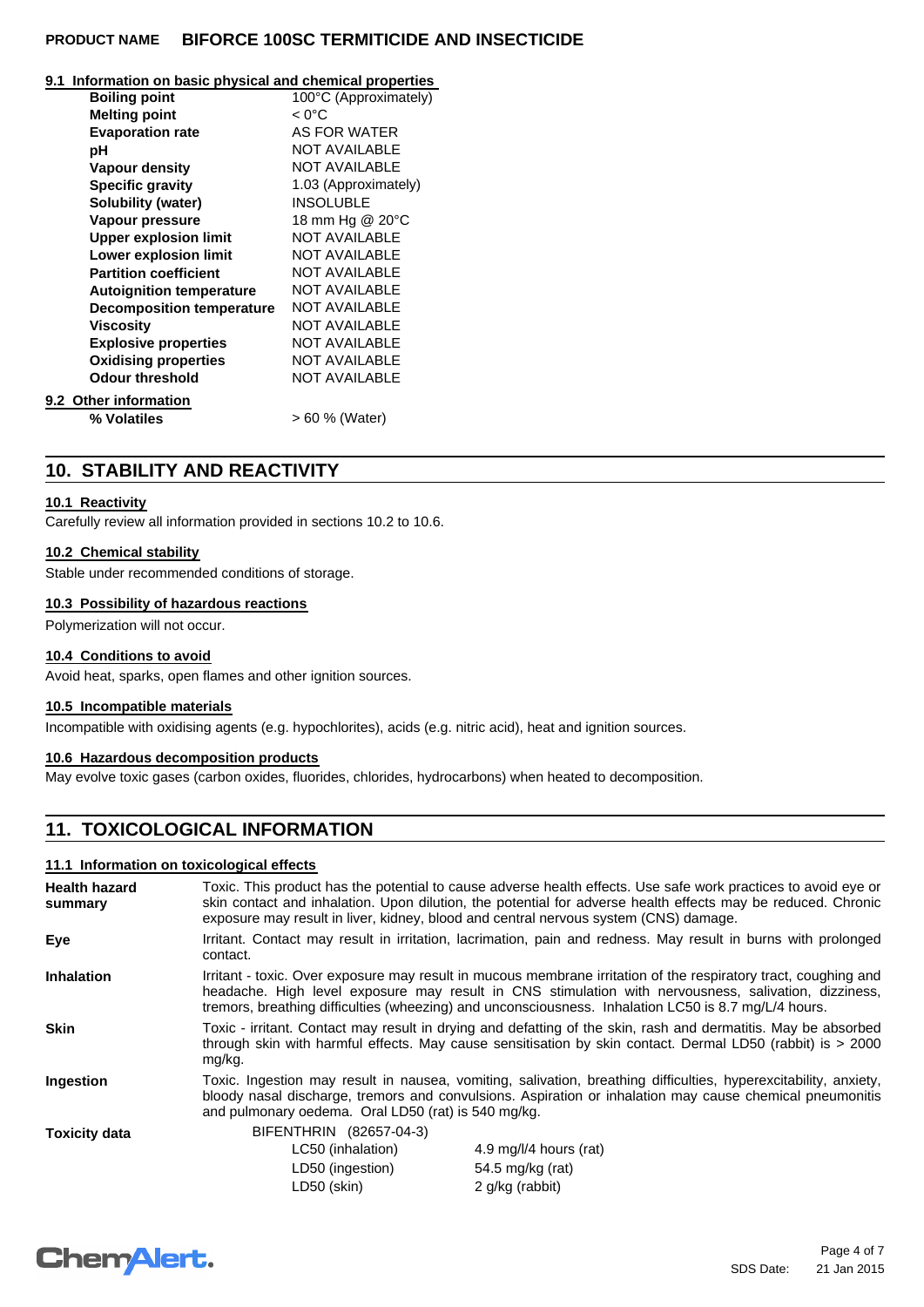# **12. ECOLOGICAL INFORMATION**

#### **12.1 Toxicity**

Toxic to aquatic organisms, may cause long-term adverse effects in the aquatic environment. The active ingredient, Bifenthrin, is highly toxic to fish and aquatic arthropods with LC50 values ranging from 0.0038 µg/L to 17.8 µg/L.

#### **12.2 Persistence and degradability**

No information provided.

#### **12.3 Bioaccumulative potential**

No information provided.

#### **12.4 Mobility in soil**

No information provided.

#### **12.5 Other adverse effects**

Synthetic pyrethroids have been shown to be toxic to fish, aquatic arthropods and bees in laboratory tests. However, in practical use, no serious adverse effects have been reported due to the small quantities used and lack of persistence in the environment. The toxicity of synthetic pyrethroids in birds and domestic animals is low [WHO; Environmental Health Criteria 99: Cyhalothrin p.13 (1990)].

## **13. DISPOSAL CONSIDERATIONS**

#### **13.1 Waste treatment methods**

Waste disposal **Residual product will be disposed of when the container is returned. Contact the manufacturer/supplier for** additional information (if required).

Legislation **Dispose of in accordance with relevant local legislation.** 

# **14. TRANSPORT INFORMATION**

## **CLASSIFIED AS A DANGEROUS GOOD (IN ACCORDANCE WITH IATA AND IMDG ONLY)**

|                                     | <b>LAND TRANSPORT</b><br>(ADG) | <b>SEA TRANSPORT</b><br>(IMDG / IMO)                      | <b>AIR TRANSPORT</b><br>(IATA / ICAO)                     |
|-------------------------------------|--------------------------------|-----------------------------------------------------------|-----------------------------------------------------------|
| 14.1 UN Number                      | None Allocated                 | 3082                                                      | 3082                                                      |
| 14.2 Proper<br><b>Shipping Name</b> | None Allocated                 | ENVIRONMENTALLY<br>HAZARDOUS SUBSTANCE,<br>LIQUID. N.O.S. | ENVIRONMENTALLY<br>HAZARDOUS SUBSTANCE,<br>LIQUID, N.O.S. |
| 14.3 Transport<br>hazard class      | None Allocated                 | 9                                                         | 9                                                         |
| 14.4 Packing Group                  | None Allocated                 | Ш                                                         | Ш                                                         |

**14.5 Environmental hazards** Marine Pollutant

**14.6 Special precautions for user**

**Hazchem code** None Allocated

**EMS** F-A, S-F

# **15. REGULATORY INFORMATION**

|                        |                                                                                                                                              | 15.1 Safety, health and environmental requiations/legislation specific for the substance or mixture                                         |  |
|------------------------|----------------------------------------------------------------------------------------------------------------------------------------------|---------------------------------------------------------------------------------------------------------------------------------------------|--|
| <b>Poison schedule</b> | Classified as a Schedule 6 (S6) Standard for the Uniform Scheduling of Medicines and Poisons (SUSMP).                                        |                                                                                                                                             |  |
| <b>Classifications</b> |                                                                                                                                              | Safework Australia criteria is based on the Globally Harmonised System (GHS) of Classification and<br>Labelling of Chemicals.               |  |
|                        | The classifications and phrases listed below are based on the Approved Criteria for Classifying Hazardous<br>Substances [NOHSC: 1008(2004)]. |                                                                                                                                             |  |
| <b>Hazard codes</b>    | N<br>Xi<br>Xn                                                                                                                                | Dangerous for the environment<br>Irritant<br>Harmful                                                                                        |  |
| <b>Risk phrases</b>    | R <sub>22</sub><br>R36<br>R51/53                                                                                                             | Harmful if swallowed.<br>Irritating to eyes.<br>Toxic to aquatic organisms, may cause long term adverse effects in the aquatic environment. |  |

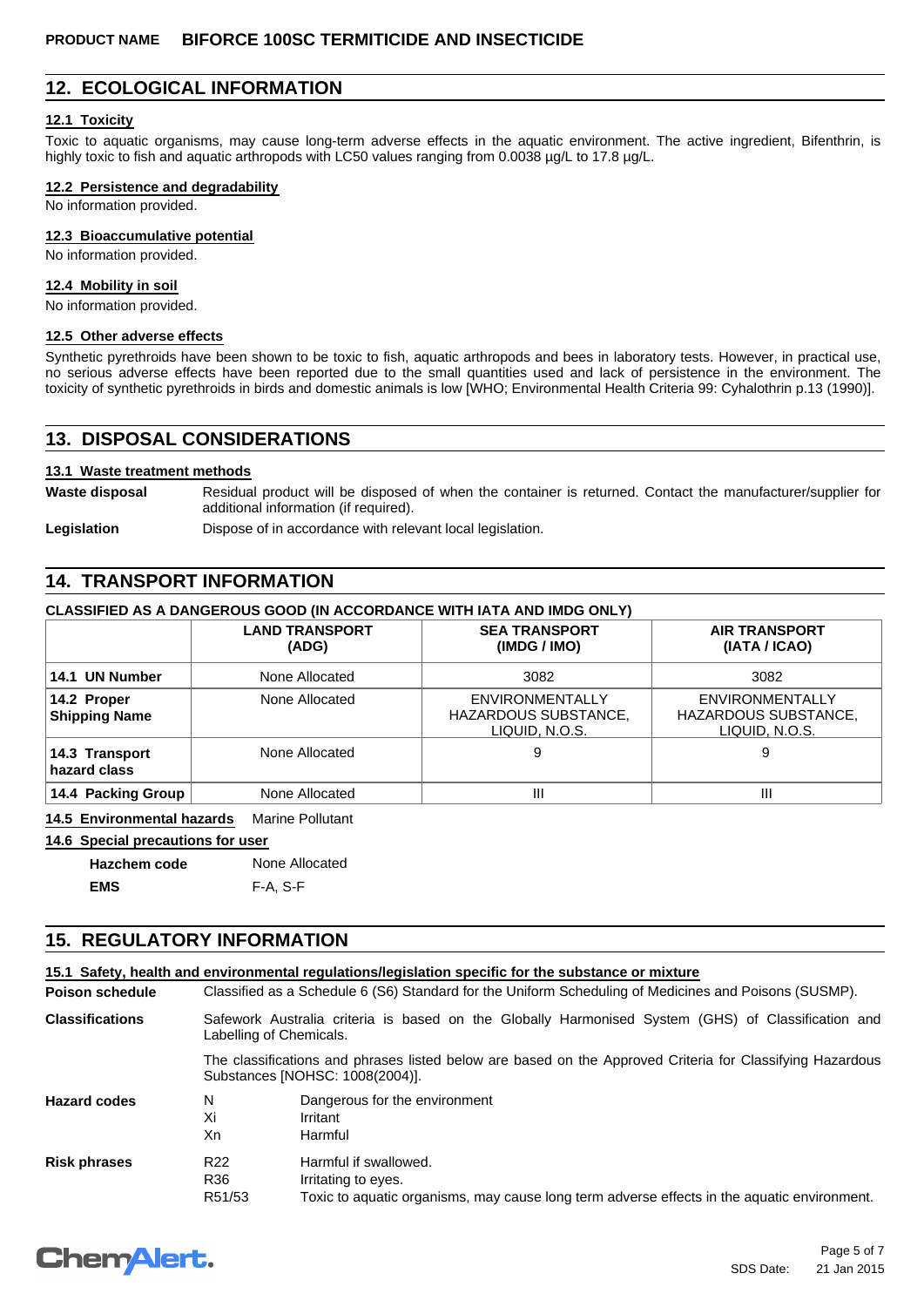| <b>Safety phrases</b>       | S2<br>S7                                                                                                                  | Keep out of reach of children.<br>Keep container tightly closed.                      |
|-----------------------------|---------------------------------------------------------------------------------------------------------------------------|---------------------------------------------------------------------------------------|
|                             | S <sub>13</sub>                                                                                                           | Keep away from food, drink and animal feeding stuffs.                                 |
|                             | S23<br>S <sub>25</sub>                                                                                                    | Do not breathe gas/fumes/vapour/spray (where applicable).<br>Avoid contact with eyes. |
| <b>Inventory listing(s)</b> | <b>AUSTRALIA: AICS (Australian Inventory of Chemical Substances)</b><br>All components are listed on AICS, or are exempt. |                                                                                       |

# **16. OTHER INFORMATION**

| <b>Additional information</b> |                                                                                                                                                                                                                                          | EXPOSURE STANDARDS - TIME WEIGHTED AVERAGES: Exposure standards are established on<br>the premise of an 8 hour work period of normal intensity, under normal climatic conditions and where<br>a 16 hour break between shifts exists to enable the body to eliminate absorbed contaminants. In the<br>following circumstances, exposure standards must be reduced: Strenuous work conditions; hot,<br>humid climates; high altitude conditions; extended shifts (which increase the exposure period and<br>shorten the period of recuperation).                                                                                                                                                                                                                                                                                                                                     |  |  |  |
|-------------------------------|------------------------------------------------------------------------------------------------------------------------------------------------------------------------------------------------------------------------------------------|------------------------------------------------------------------------------------------------------------------------------------------------------------------------------------------------------------------------------------------------------------------------------------------------------------------------------------------------------------------------------------------------------------------------------------------------------------------------------------------------------------------------------------------------------------------------------------------------------------------------------------------------------------------------------------------------------------------------------------------------------------------------------------------------------------------------------------------------------------------------------------|--|--|--|
|                               |                                                                                                                                                                                                                                          | PERSONAL PROTECTIVE EQUIPMENT GUIDELINES:<br>The recommendation for protective equipment contained within this report is provided as a guide<br>only. Factors such as method of application, working environment, quantity used, product<br>concentration and the availability of engineering controls should be considered before final selection<br>of personal protective equipment is made.                                                                                                                                                                                                                                                                                                                                                                                                                                                                                    |  |  |  |
|                               |                                                                                                                                                                                                                                          | HEALTH EFFECTS FROM EXPOSURE:<br>It should be noted that the effects from exposure to this product will depend on several factors<br>including: frequency and duration of use; quantity used; effectiveness of control measures; protective<br>equipment used and method of application. Given that it is impractical to prepare a ChemAlert report<br>which would encompass all possible scenarios, it is anticipated that users will assess the risks and<br>apply control methods where appropriate.                                                                                                                                                                                                                                                                                                                                                                            |  |  |  |
| <b>Abbreviations</b>          | <b>ACGIH</b><br>CAS#<br><b>CNS</b><br>EC No.<br><b>GHS</b><br><b>IARC</b><br><b>LC50</b><br>LD50<br>mg/m <sup>3</sup><br><b>OEL</b><br>рH<br>ppm<br><b>STEL</b><br>STOT-RE<br>STOT-SE<br><b>SUSMP</b><br><b>SWA</b><br><b>TLV</b><br>TWA | American Conference of Governmental Industrial Hygienists<br>Chemical Abstract Service number - used to uniquely identify chemical compounds<br>Central Nervous System<br>EC No - European Community Number<br><b>Globally Harmonized System</b><br>International Agency for Research on Cancer<br>Lethal Concentration, 50% / Median Lethal Concentration<br>Lethal Dose, 50% / Median Lethal Dose<br>Milligrams per Cubic Metre<br>Occupational Exposure Limit<br>relates to hydrogen ion concentration using a scale of 0 (high acidic) to 14 (highly<br>alkaline).<br>Parts Per Million<br>Short-Term Exposure Limit<br>Specific target organ toxicity (repeated exposure)<br>Specific target organ toxicity (single exposure)<br>Standard for the Uniform Scheduling of Medicines and Poisons<br>Safe Work Australia<br><b>Threshold Limit Value</b><br>Time Weighted Average |  |  |  |
| <b>Revision history</b>       | <b>Revision</b>                                                                                                                                                                                                                          | <b>Description</b>                                                                                                                                                                                                                                                                                                                                                                                                                                                                                                                                                                                                                                                                                                                                                                                                                                                                 |  |  |  |
|                               | 2.0                                                                                                                                                                                                                                      | <b>Standard SDS Review</b>                                                                                                                                                                                                                                                                                                                                                                                                                                                                                                                                                                                                                                                                                                                                                                                                                                                         |  |  |  |

1.0 Standard SDS Review